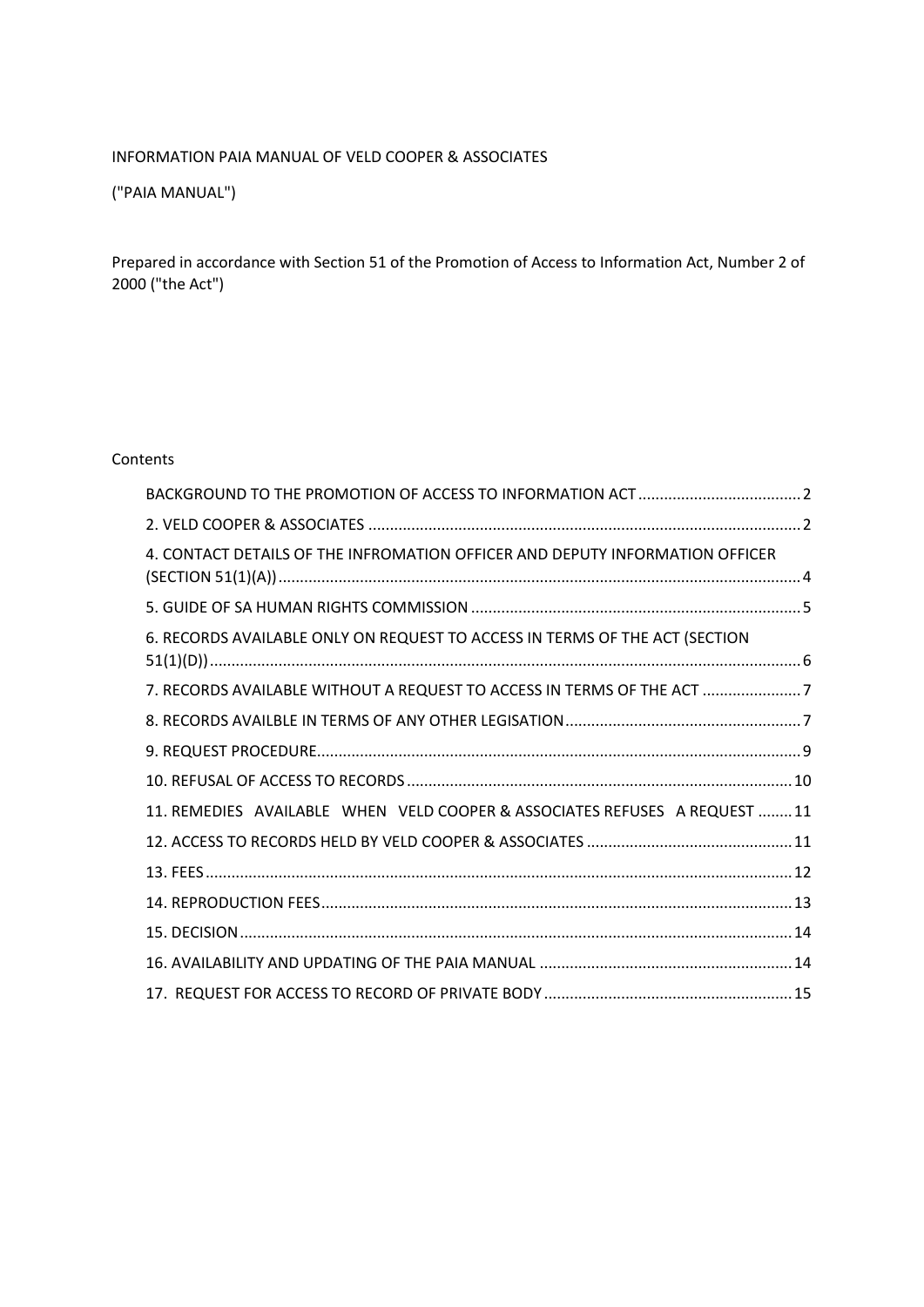## <span id="page-1-0"></span>**BACKGROUND TO THE PROMOTION OF ACCESS TO INFORMATION ACT**

1.1 The Promotion of Access to Information Act, no 2 of 2000 ("the Act") was enacted on 3 February 2000, giving effect to the constitutional right in terms section32 of the Bill of Rights contained in the Constitution of the Republic of South Africa 108 of 1996 ("the Constitution") of access to any information held by the state and any information that is held by another person and that is required for the exercise or protection of any rights.

1.2 In terms of Section51 of the Act, all Private Bodies are required to compile an Information Manual ("PAIA Manual").

1.3 Where a request is made in terms of the Act, the body to whom the request is made is obliged to release the information, subject to applicable legislative and / or regulatory requirements, except where the Act expressly provides that the information may or must not be released. The Act sets out the relevant procedure to be adopted when requesting information from a Public or a Private Body.

## <span id="page-1-1"></span>**2. VELD COOPER & ASSOCIATES**

2.1 Veld Cooper & Associates Registration Number: 2004/003364/07. This PAIA Manual is relevant and has application for the major subsidiaries/portfolios/franchisees of Veld Cooper & Associates.

This PAIA Manual of Veld Cooper & Associates is available to view at its premises:

39 Greybe Street,

Rynfield, Benoni

1501

as well as on its website: www.veldcooper.com or through request via postal mail

39 Greybe,

Rynfield, Benoni,

1501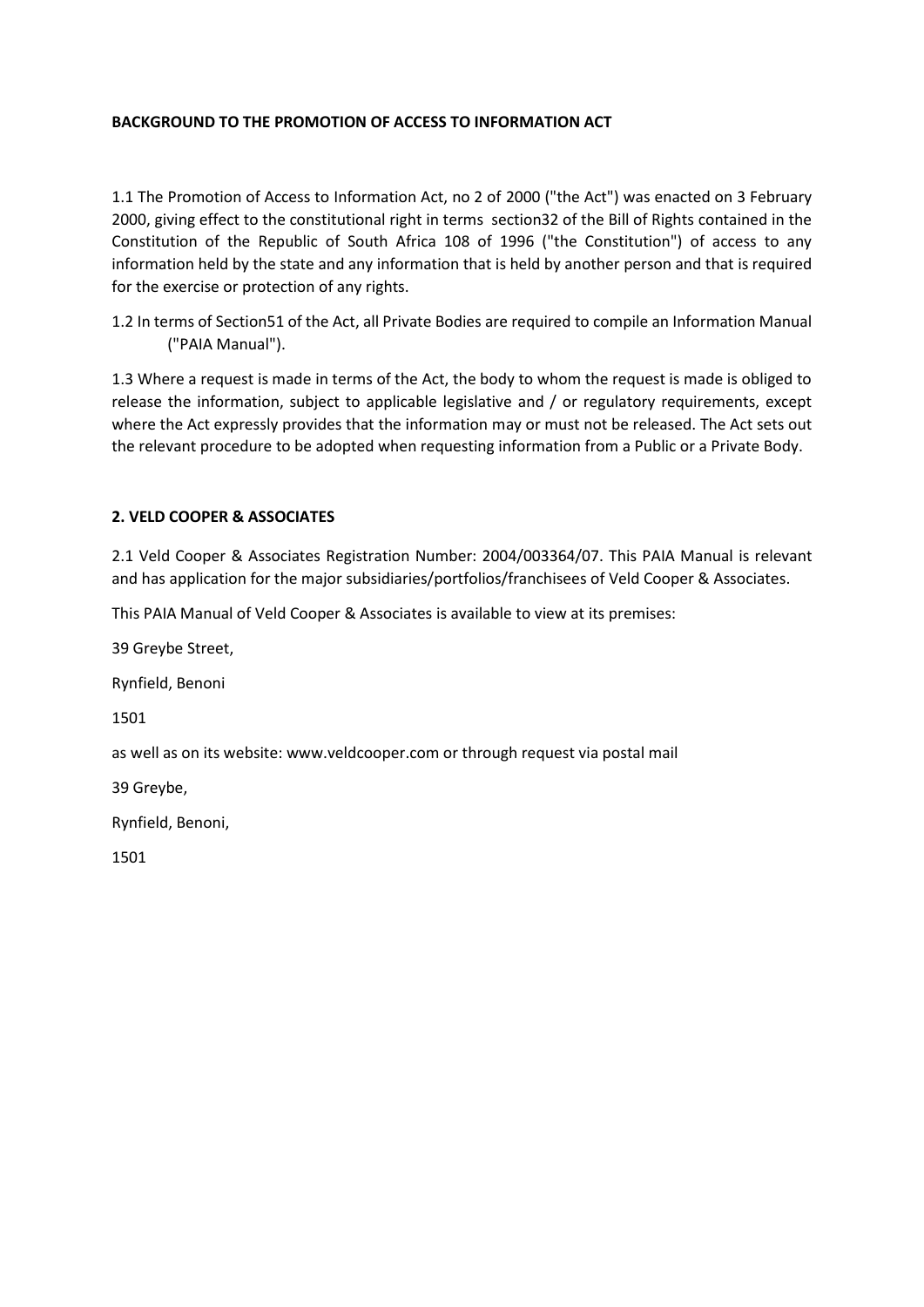## **3. PURPOSE OF THE PAIA MANUAL**

3.1. This PAIA Manual is intended to ensure that Veld Cooper & Associates complies with the Act and to foster a culture of transparency and accountability within Veld Cooper & Associates by giving effect to the right to information that is required for the exercise or protection of any right and to actively promote a society in which the people of South Africa have effective access to information to enable them to access their information in a formal prescribed manner

3.2. In order to promote effective governance of private bodies, it is necessary to ensure that everyone is empowered and educated to understand their rights in terms of the Act in order for them to exercise their rights in relation to public and private bodies.

3.3. Section 9 of the Act recognises that the right to access information cannot be unlimited and should be subject to justifiable limitations, including, but not limited to:

- 3.3.1 Limitations aimed at the reasonable protection of privacy;
- 3.3.2 Commercial confidentiality; and
- 3.3.3 Effective, efficient and good governance;

and in a manner which balances that right with any other rights, including such rights contained in the Bill of Rights in the Constitution.

3.4. This PAIA Manual has been drafted in accordance with the generic manual for the Financial Services Industry, which has been submitted to the Human Rights Commission by the Compliance Institute of South Africa. The records retention draws from SAICA retention of records standards.

3.5 In addition, this PAIA Manual complies with the requirements of Section 10 of the Act and recognises that upon commencement of the Protection of Personal Information Act 4 of 2013, that the appointed Information Regulator will be responsible to regulate compliance with the Act and its Regulations by Public and Private Bodies.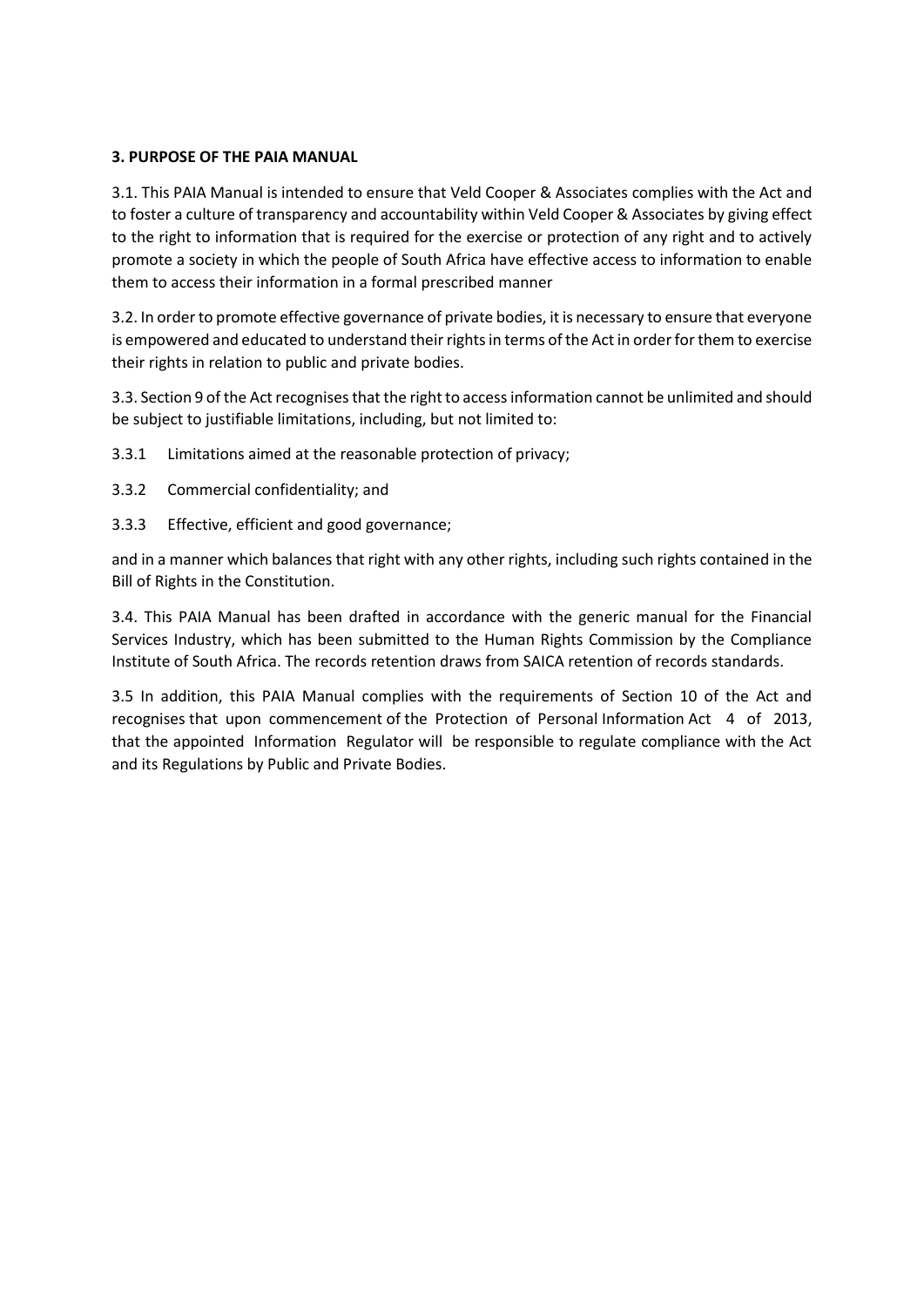# <span id="page-3-0"></span>**4. CONTACT DETAILS OF THE INFROMATION OFFICER AND DEPUTY INFORMATION OFFICER (SECTION 51(1)(A))**

4.1. All PAIA requests can be made and submitted to the designated and appointed Information officer or the designated and appointed Deputy Information Officers as listed below.

Information officer: Hayley Hynd

Registered Address:

39 Greybe,

Rynfield, Benoni,

1501

Postal Address:

39 Greybe,

Rynfield, Benoni,

1501

Telephone Number: 011 425 3575

Email: vca@veldcooper.com

Website[: www.veldcooper.com](http://www.veldcooper.com/)

Deputy Information Officer: Denise Krizek Registered Address: 39 Greybe, Rynfield, Benoni, 1501 Telephone Number: 011 425 3575 Email: vca@veldcooper.com Website[: www.veldcooper.com](http://www.veldcooper.com/)

4.2. The Act prescribes the appointment of an Information Officer for Public Bodies where such Information Officer is responsible to, inter alia, assess requests for access to information. The Head of a Private Body fulfils such a function in terms of section 51. Veld Cooper & Associates has opted to appoint an Information Officer and a deputy information Officer to assess requests for access to information as well as to oversee its required functions in terms of the Act.

4.3. The Information Officer appointed in terms of the Act also refers to the Information Officer as referred to in the Protection of Personal Information Act 4 of 2013. The Information Officer oversees the functions and responsibilities as required for in terms of both this Act as well as the duties and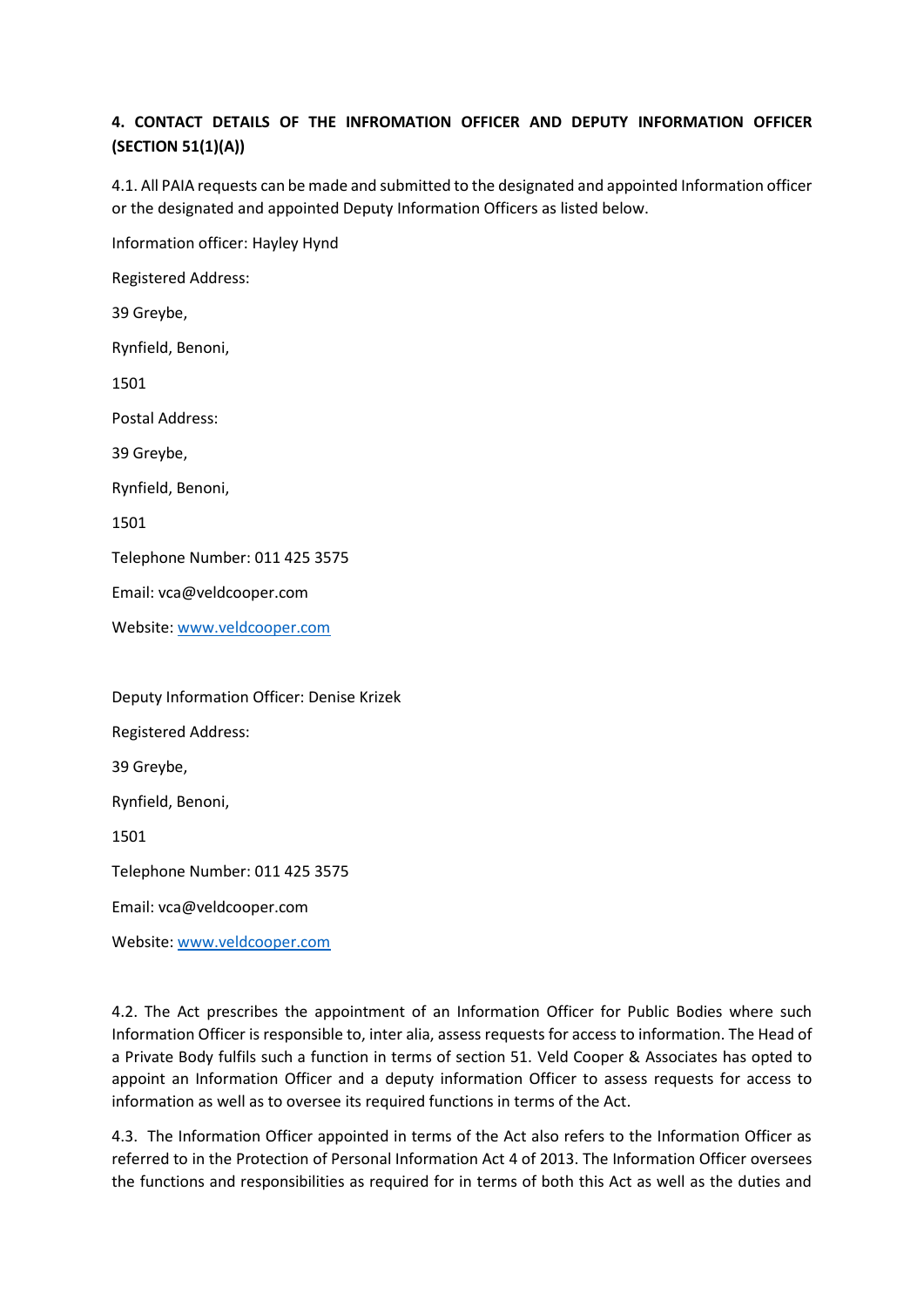responsibilities in terms of section 55 of the Protection of Personal Information Act 4 of 2013 after registering with the Information Regulator.

4.4. The Information Officer may appoint, where it is deemed necessary, Deputy Information Officers, as allowed in terms of section 17 of the Act as well as section 56 of the Protection of Personal Information Act 4 of 2013. This is in order to render Veld Cooper & Associates as accessible as reasonably possible for requesters of its records and to ensure fulfilment of its obligations and responsibilities as prescribed in terms of section 55 of the Protection of Personal Information Act 4 of 2013. All requests for information in terms of the Act must be addressed to the Information Officer.

# <span id="page-4-0"></span>**5. GUIDE OF SA HUMAN RIGHTS COMMISSION**

5.1. The South African Human Rights Commission has compiled the Guide as required in terms of Section 10 of the Act. The Guide contains such information as may reasonably be required by a person who wishes to exercise any right contemplated in the Act and accordingly it:

5.1.1 Contains information on understanding and how to use the Act;

5.1.2. Includes: The objectives of the Act; Of every Public and Private Body; The manner and form for requests; Contents of the Regulations

5.1.3. Will be updated and published every two years.

5.3 The Guide is available in all the official languages of the Republic of South Africa.

5.4. Any enquiries regarding this Guide should be directed to:

The South African Human Rights Commission, at:

PAIA Unit (The Research and Documentation Department),

Private Bag X2700, Houghton, 2041

Telephone Number: (011) 877-3803

Facsimile Number: (011) 403-0625

Website: www.sahrc.org.za

E-mail Address: [section51.Daia@sahrc.org.za](mailto:section51.Daia@sahrc.org.za)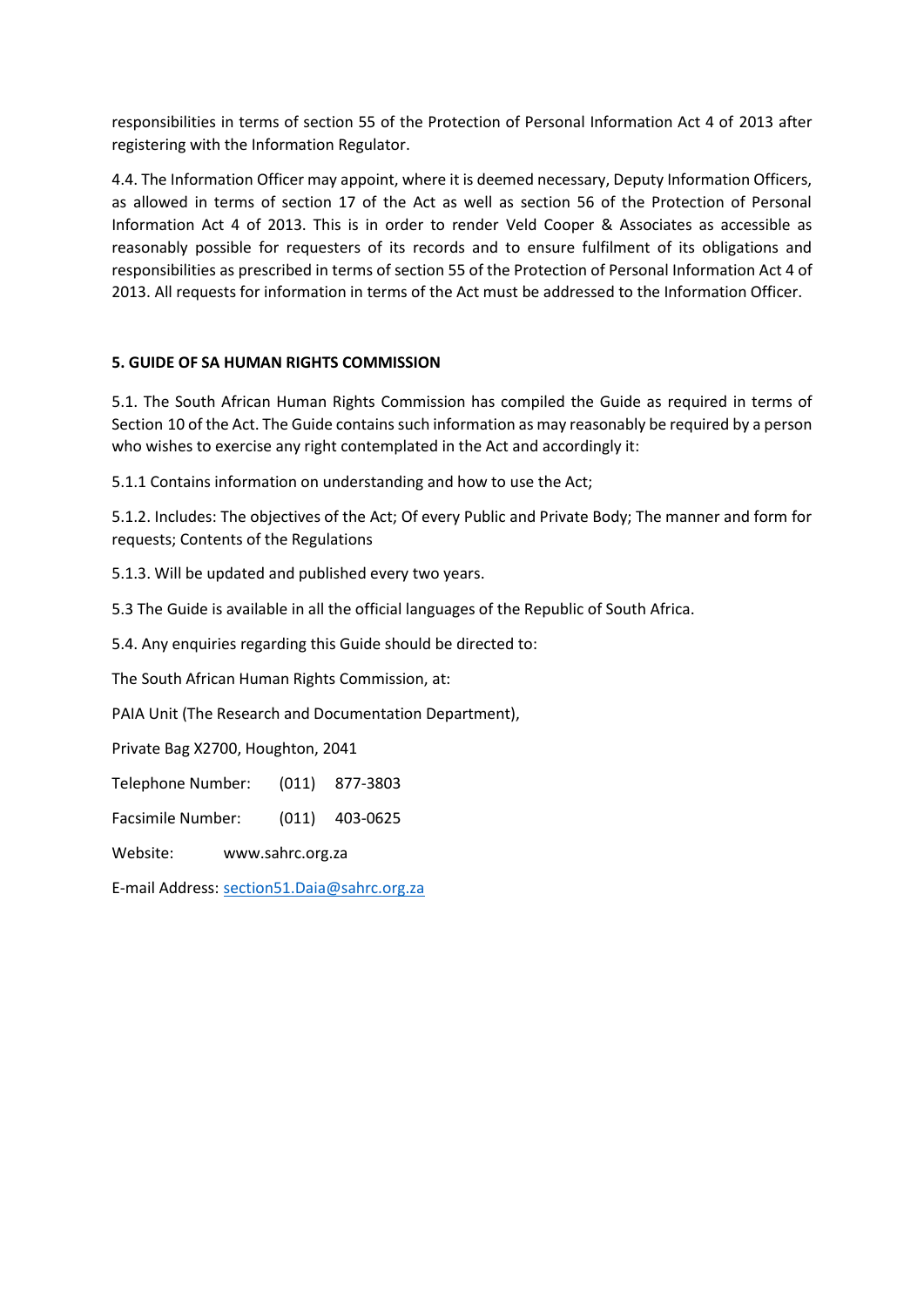## <span id="page-5-0"></span>**6. RECORDS AVAILABLE ONLY ON REQUEST TO ACCESS IN TERMS OF THE ACT (SECTION 51(1)(D))**

## 6.1 Records held by Veld Cooper & Associates

6.1.1 This clause serves as a reference to the categories of information that Veld Cooper & Associates holds. The information is classified and grouped according to records relating to the following subjects and categories:

| <b>Record Grouping</b>                          | Record                                                                                                                | Length of Time                                                                      | <b>Accessibility</b>                                    |
|-------------------------------------------------|-----------------------------------------------------------------------------------------------------------------------|-------------------------------------------------------------------------------------|---------------------------------------------------------|
| <b>General Business</b>                         | Registration and                                                                                                      | Permanently                                                                         | Not accessible                                          |
| Records                                         | Incorporation<br><b>Documents</b>                                                                                     |                                                                                     |                                                         |
|                                                 | Patents, trademark<br>registrations, copyright<br>registrations                                                       | Permanently                                                                         | Not accessible                                          |
|                                                 | <b>Property Records</b>                                                                                               | Permanently                                                                         | Accessible via PAIA process with<br>justifiable reason. |
|                                                 | <b>Company Documents</b>                                                                                              | Permanently                                                                         | Accessible via PAIA process with<br>justifiable reason  |
|                                                 | <b>Tax Documents</b>                                                                                                  | Permanently                                                                         | Accessible via PAIA process with<br>justifiable reason  |
| <b>Staff Documents</b>                          | Staff Files-<br>Employment contract,<br>employee personal<br>details, banking details,<br>income tax<br>numbers, etc. | For length of<br>employment and 5 years<br>post<br>termination/retirement/d<br>eath | Accessible through PAIA process                         |
| Financial Business Records Financial Statements |                                                                                                                       | 5 years                                                                             | Accessible via PAIA process with<br>justifiable reason  |
|                                                 | Tax Returns and Filings                                                                                               | 5 years                                                                             | Accessible via PAIA process with<br>justifiable reasons |
|                                                 | <b>Audit Reports</b>                                                                                                  | 5 years                                                                             | Accessible via PAIA process with<br>justifiable reason  |
|                                                 | Cash books                                                                                                            | 5 years                                                                             | Accessible via PAIA process with<br>justifiable reason  |
|                                                 | <b>Charts of Accounts</b>                                                                                             | 5 years                                                                             | Accessible via PAIA process with<br>justifiable reason  |
|                                                 | Salaries/PAYE/UIF/SDL                                                                                                 | 5 years                                                                             | Accessible via PAIA process with<br>justifiable reason  |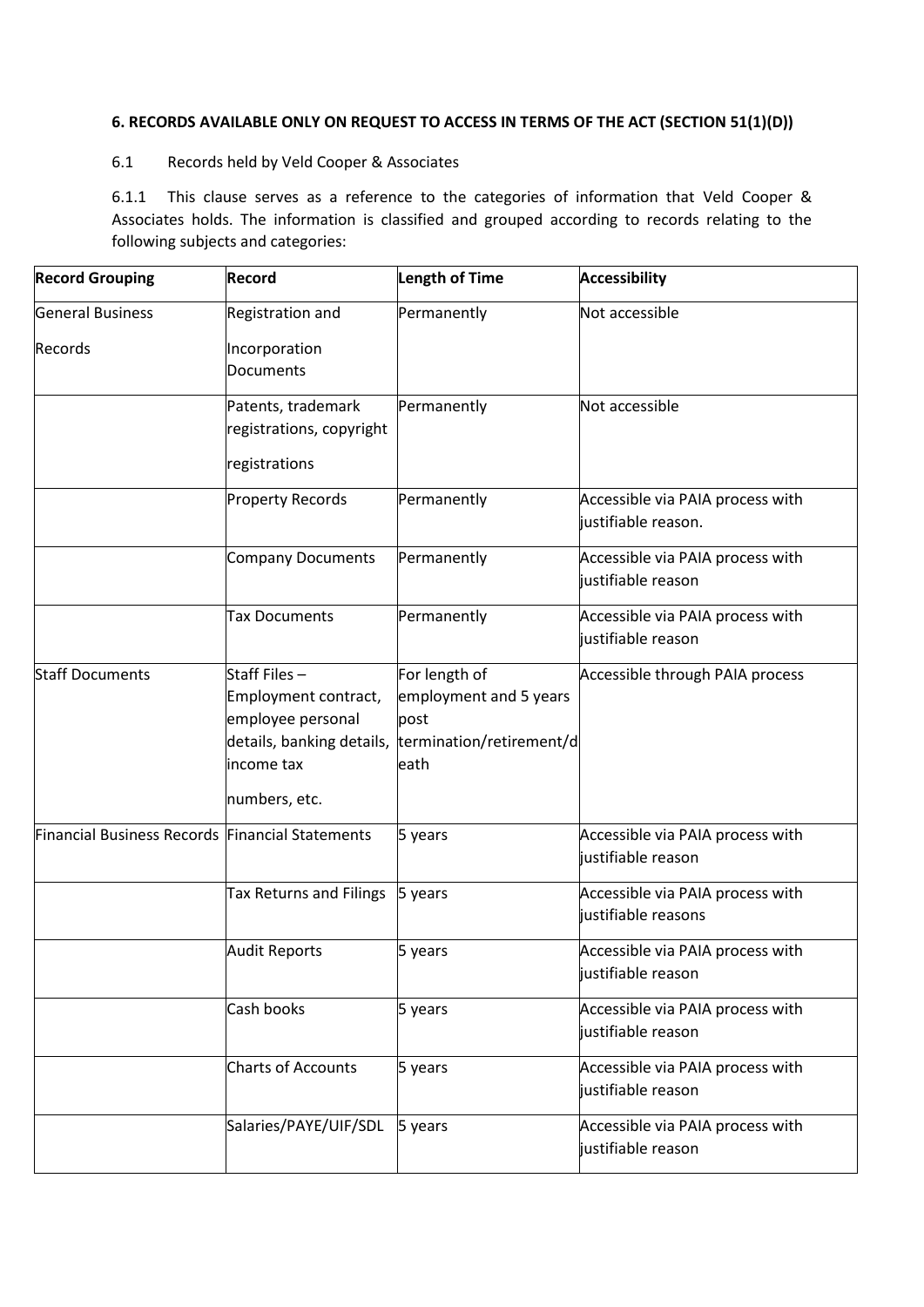|                        | <b>Bank Reconciliations</b>                                        | 5 years            | Accessible via PAIA process with<br>iustifiable reason                                                    |
|------------------------|--------------------------------------------------------------------|--------------------|-----------------------------------------------------------------------------------------------------------|
|                        | Client Account Details - 5 years<br>invoices, credit notes<br>etc. |                    | Accessible via PAIA process with<br>liustifiable reason                                                   |
|                        | Bank records and<br>statements                                     | 5 years            | Accessible via PAIA process with<br>justifiable reason                                                    |
| Insurance Records      | Company Insurance<br><b>Details</b>                                | of insurance cover | Permanently or for length Accessible via PAIA process with<br>iustifiable reason                          |
|                        | Vehicle Insurance<br><b>Details</b>                                | vears              | Lifetime of vehicle plus 3 Accessible via PAIA process with<br>justifiable reason                         |
| <b>Vehicle Records</b> |                                                                    | vears              | Registration Documents Lifetime of vehicle plus 3 Accessible via PAIA process with<br>iustifiable reasons |
|                        | <b>Financing Documents</b>                                         | vears              | Lifetime of vehicle plus 3 Accessible via PAIA process with<br>iustifiable reasons                        |
| <b>Policies</b>        | <b>Policy Documents</b>                                            | Permanently        | Accessible via PAIA process with<br>iustifiable reasons                                                   |
|                        |                                                                    |                    |                                                                                                           |

# <span id="page-6-0"></span>**7. RECORDS AVAILABLE WITHOUT A REQUEST TO ACCESS IN TERMS OF THE ACT**

7.1 Records of a public nature, typically those disclosed on the Veld Cooper & Associates' website and in its various annual reports, may be accessed without the need to submit a formal application.

7.2 Other non-confidential records, such as statutory records maintained at CIPC, may also be accessed without the need to submit a formal application, however, please note that an appointment to view such records will still have to be made with the Information Officer.

## <span id="page-6-1"></span>**8. RECORDS AVAILBLE IN TERMS OF ANY OTHER LEGISATION**

8.1. Where applicable to its operations, Veld Cooper & Associates also retains records and documents in terms of the legislation listed below. Unless disclosure is prohibited in terms of legislation, regulations, contractual agreement or otherwise, records that are required to be made available in terms of these acts shall be made available for inspection by interested parties in terms of the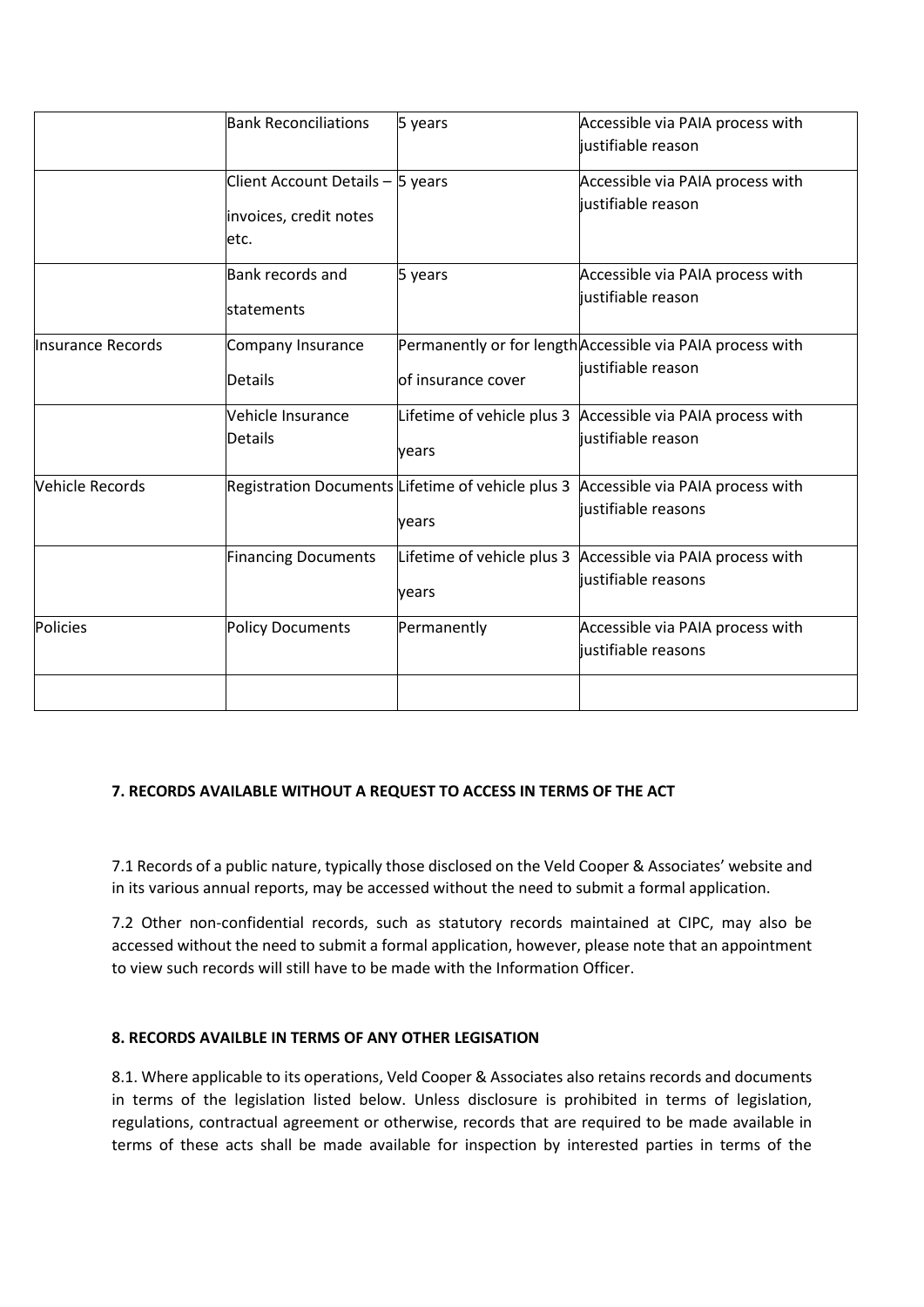requirements and conditions of the Act; the below mentioned legislation, and applicable internal policies and procedures, should such interested parties be entitled to such

- 8.1.1 Attorneys Act No. 53 of 1979;
- 8.1.2 Auditing Professions Act No. 26 of 2005;
- 8.1.3 Basic Conditions of Employment Act No. 75 of 1997;
- 8.1.4 Broad-Based Black Economic Empowerment Act, 2003;
- 8.1.5 Business Act No. 71 of 1991;
- 8.1.6 Companies Act No. 71 of 2008;
- 8.1.7 Compensation of Occupational Injuries and Diseases Act No. 130 of 1993;
- 8.1.8 Competition Act. No. 71 of 2008;
- 8.1.9 Constitution of the Republic of South Africa 2008;
- 8.1.10 Copyright Act No. 98 of 1978;
- 8.1.11 Electronic Communications Act No. 36 of 2005;
- 8.1.12 Electronic Communications and Transaction Act No. 25 of 2002;
- 8.1.13 Employment Equity Act No. 55 of 1998;
- 8.1.14 Income Tax Act No. 58 of 1962;
- 8.1.15 Labour Relations Act No. 66 of 1995;
- 8.1.16 Occupational Health and Safety Act No. 85 of 1993;
- 8.1.17 Pension Funds Act No. 24 of 1956;
- 8.1.18 Promotion of Access to Information Act No. 2 of 2000;
- 8.1.19 Protection of Personal Information Act No. 4 of 2013;
- 8.1.20 Revenue laws Second Amendment Act. No 61 of 2008;
- 8.1.21 Skills Development Levies Act No. 9 of 1999;
- 8.1.22 Short-term Insurance Act No. 53 of 1998;
- 8.1.23 Taxation Laws Amendment Act No. 7 of 2010;
- 8.1.24 Trademarks Act No. 194 of 1993;
- 8.1.25 Unemployment Insurance Act No. 30 of 1966;
- 8.1.26 Value Added Tax Act 89 of 1991.

8.2 It is further recorded that the accessibility of documents and records may be subject to the grounds of refusal set out in this PAIA Manual.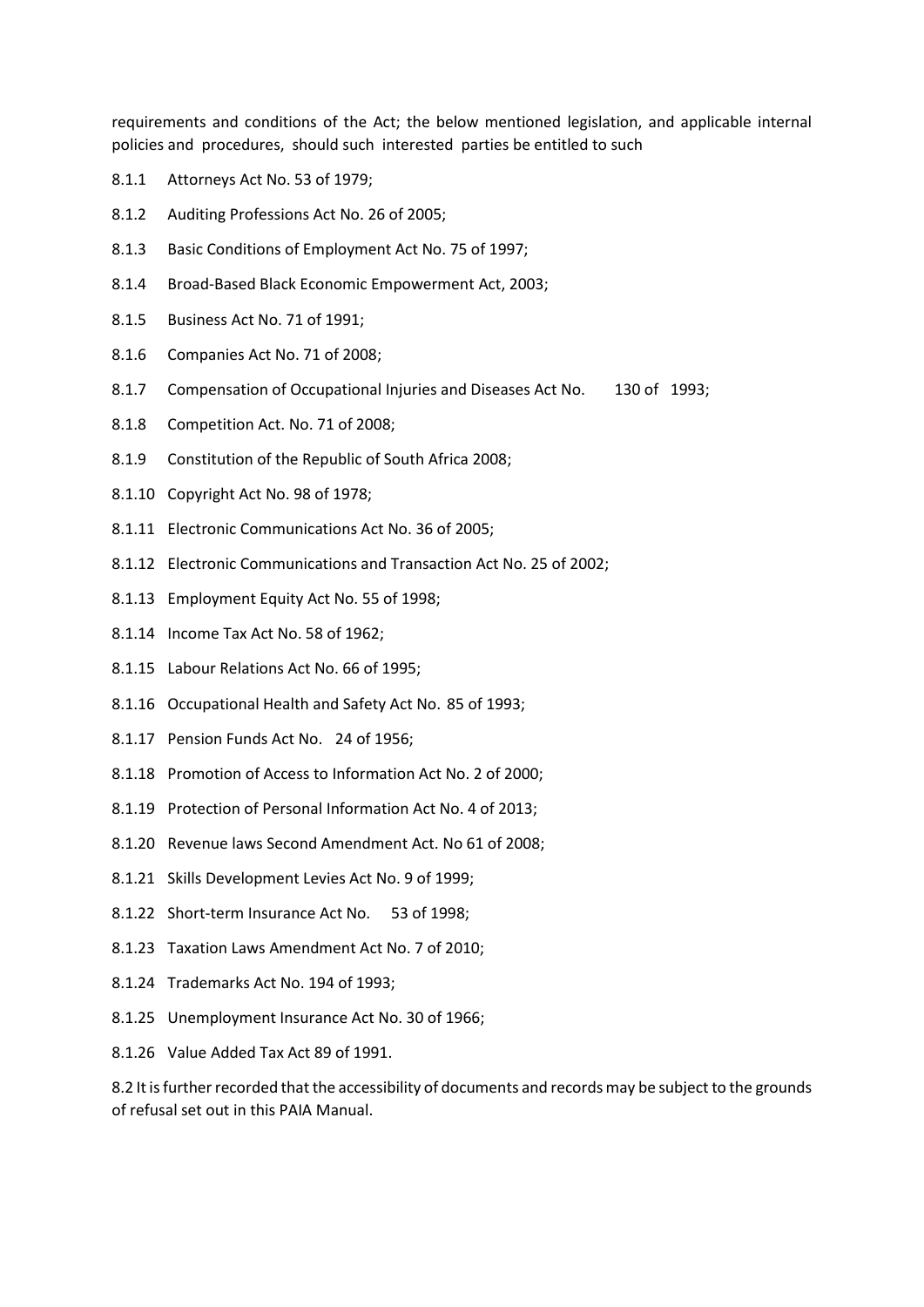#### <span id="page-8-0"></span>**9. REQUEST PROCEDURE**

#### 9.1. Procedural Requirements

9.1.1 The requester must comply with all the procedural requirements contained in the Act relating to the request for access to a record.

9.1.2 The requester must complete the prescribed form enclosed herewith in both Section 17 of this document and submit same as well as payment of a request fee and a deposit (if applicable) physical address, fax number or electronic mail address as noted in clause 5 above.

9.1.3 The prescribed from must be filled in with sufficient information to enable the Information Officer to identify: the record or records requested; and the identity of the requester. The requester should indicate which form of access is required and specify a postal address or fax number of the requester in the Republic;

9.1.4 The requester must state that he / she requires the information in order to exercise or protect a right, and clearly state what the nature of the right is so to be exercised or protected. The requester must clearly specify why the record is necessary to exercise or protect such a right (section 53(2)(d)).

9.1.5 Veld Cooper & Associates will process the request within 30 (thirty) days, unless the requester has stated special reasons to the satisfaction of the Information Officer that circumstances dictate that the above time periods not be complied with.

9.1.6 The requester shall be advised whether access is granted or denied in writing. If, in addition, the requester requires the reasons for the decision in any other manner, the requester will be obliged to state which manner and the particulars required.

9.1.7 If a request is made on behalf of another person, then the requester must submit proof of the capacity in which the requester is making the request to the reasonable satisfaction of the Information Officer (section 53(2)(f)).

9.1.8 If an individual is unable to complete the prescribed form because of illiteracy or disability, such a person may make the request orally.

9.1.9 The requester must pay the prescribed fee, before any further processing can take place.

9.1.10 All information as listed in clause 11 herein should be provided and failing which the process will be delayed until the required information is provided. The prescribed time periods will not commence until the requester has furnished all the necessary and required information. The Information Officer shall provide a record, if possible, and grant only access to that portion requested and which is not prohibited from being disclosed.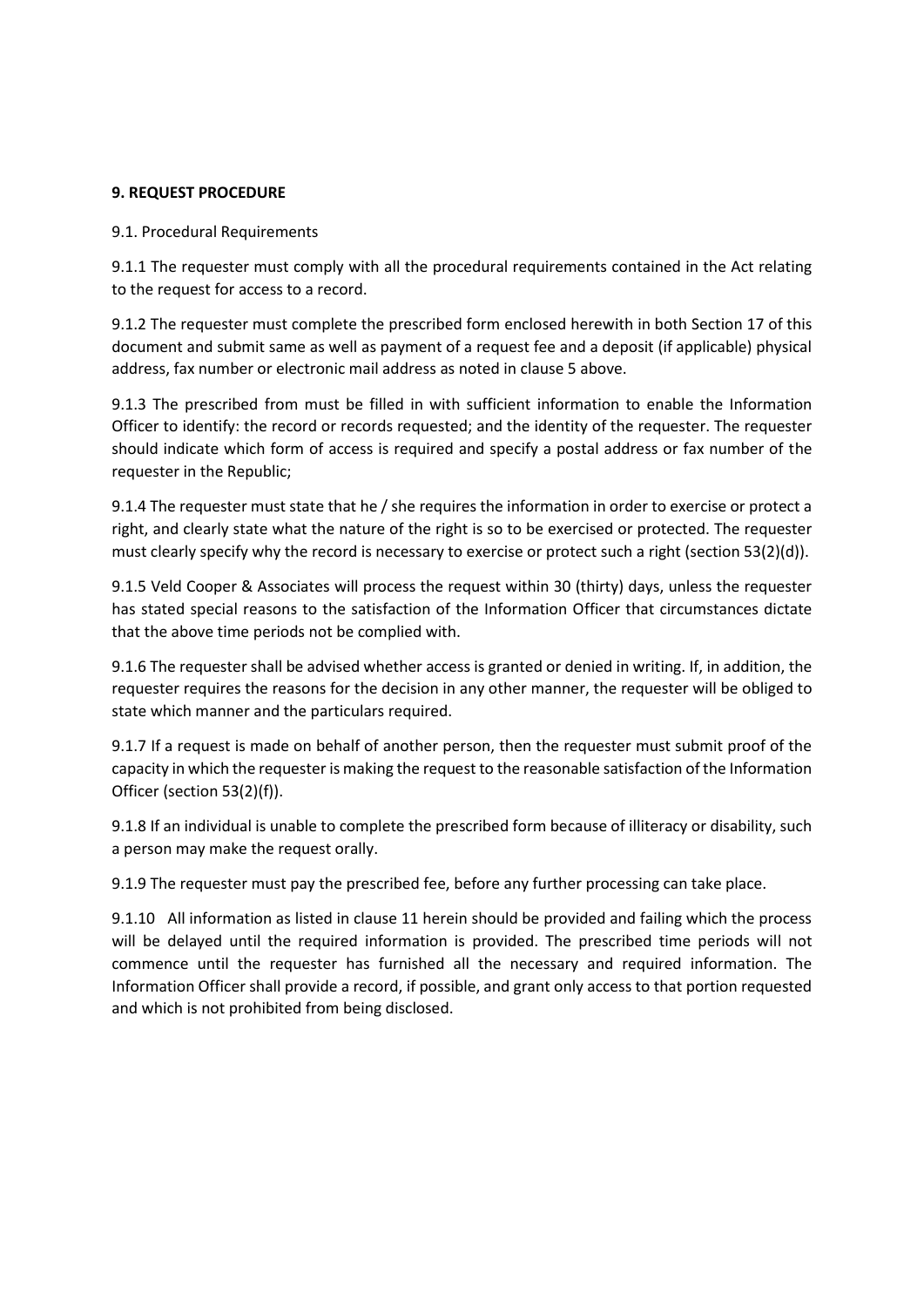#### <span id="page-9-0"></span>**10. REFUSAL OF ACCESS TO RECORDS**

10.1 Grounds to Refuse Access

A Private Body such as Veld Cooper & Associates is entitled to refuse a request for information.

10.1.1 The main grounds for Veld Cooper & Associates to refuse a request for information

relates to the:

10.1.1.1 mandatory protection of the privacy of a third party who is a natural person or a deceased person (section 63) or a juristic, as included in the Protection of Personal Information Act 4 of 2013, which would involve the unreasonable disclosure of personal information of that natural or juristic person;

10.1.1.2 mandatory protection of personal information and for disclosure of any personal information to, in addition to any other legislative, regulatory or contractual agreements, comply with the provisions of the Protection of Personal Information Act 4 of 2013;

10.1.1.3 mandatory protection of the commercial information of a third party (section 64), if the record contains:

10.1.1.3.1 trade secrets of the third party;

10.1.1.3.2 financial, commercial, scientific or technical information which disclosure could likely cause harm to the financial or commercial interests of that third party;

10.1.1.3.3 information disclosed in confidence by a third party to Veld Cooper & Associates if the disclosure could put that third party at a disadvantage in negotiations or commercial competition;

10.1.1.4 mandatory protection of confidential information of third parties (section 65) if it is protected in terms of any agreement;

10.1.1.5 mandatory protection of the safety of individuals and the protection of

property (section 66);

10.1.1.6 mandatory protection of records which would be regarded as privileged in

legal proceedings (section 67).

10.1.2 The commercial activities (section 68) of a Private Body, such as Veld Cooper & Associates which may include:

10.1.2.1 trade secrets of Veld Cooper & Associates;

10.1.2.2 financial, commercial, scientific or technical information which disclosure

could likely cause harm to the financial or commercial interests of Veld Cooper & Associates;

10.1.2.3 information which, if disclosed could put Veld Cooper & Associates at a disadvantage in negotiations or commercial competition;

10.1.2.4 a computer program which is owned by Veld Cooper & Associates, and which is protected by copyright;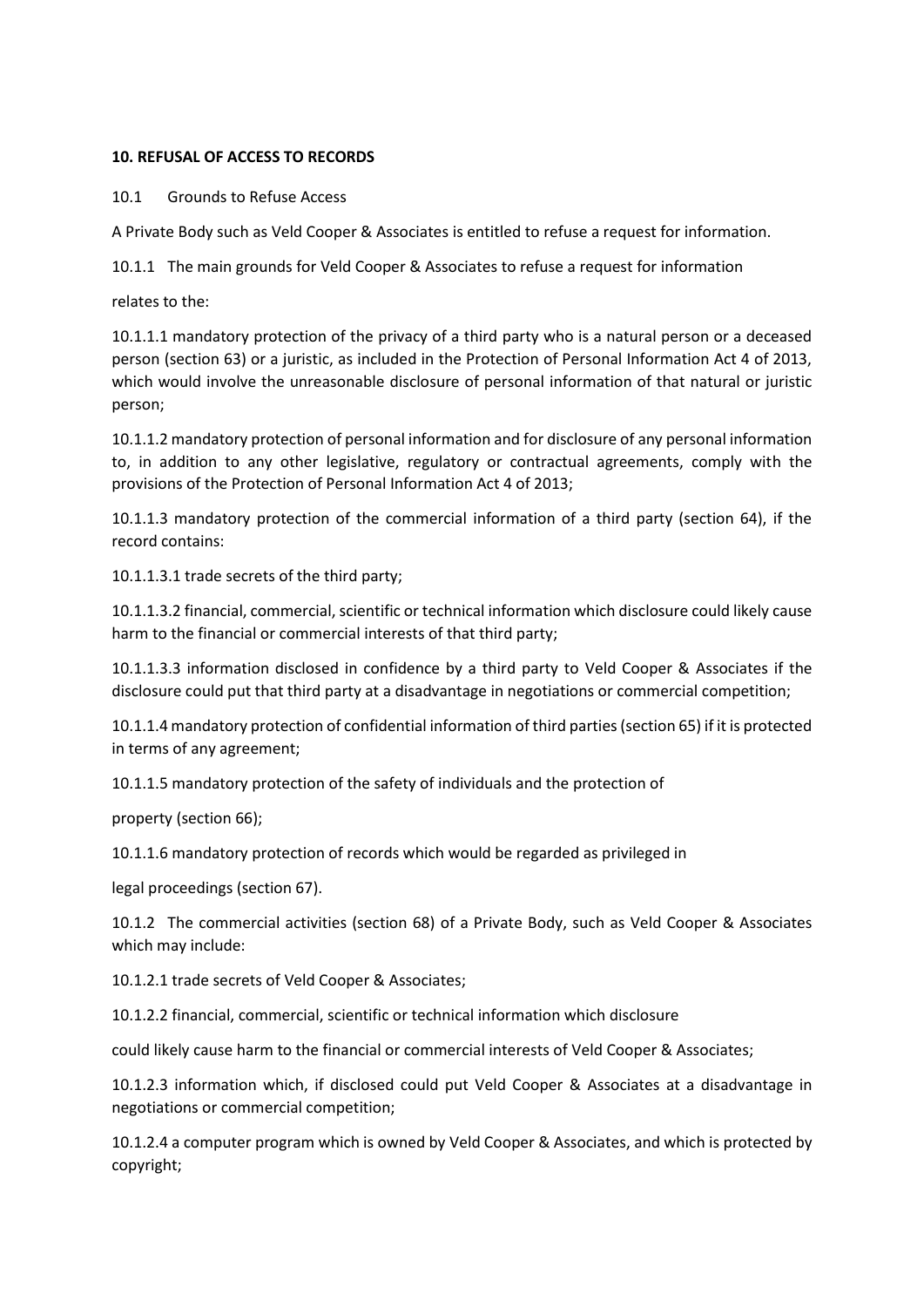10.1.2.5 the research information (section 69) of Veld Cooper & Associates or a third party, if its disclosure would disclose the identity of Veld Cooper & Associates, the researcher or the subject matter of the research and would place the research at a serious disadvantage.

10.1.3 Requests for information that are clearly frivolous or vexatious, or which involve an unreasonable diversion of resources shall be refused.

10.1.4 All requests for information will be assessed on their own merits and in accordance with the applicable legal principles and legislation.

10.1.5 If a requested record cannot be found or if the record does not exist, the Information Officer shall, by way of an affidavit or affirmation, notify the requester that it is not possible to give access to the requested record. Such a notice will be regarded as a decision to refuse a request for access to the record concerned for the purpose of the Act. If the record should later be found, the requester shall be given access to the record in the manner stipulated by the requester in the prescribed form, unless the Information Officer refuses access to such record.

# <span id="page-10-0"></span>**11. REMEDIES AVAILABLE WHEN VELD COOPER & ASSOCIATES REFUSES A REQUEST**

## 11.1 Internal Remedies

Veld Cooper & Associates does not have an internal appeal procedure. The decision made by the Information Officer is final. Requesters will have to exercise such external remedies at their disposal if the request for information is refused, and the requestor is not satisfied with the answer supplied by tie Information Officer.

# 11.2 External Remedies

11.2.1 A requestor that is dissatisfied with the Information Officer's refusal to disclose information, may within 30 (thirty) days of notification of the decision, apply to a Court for relief.

11.2.2 A third party dissatisfied with the Information Officer's decision to grant a request for information, may within 30 (thirty) days of notification of the decision, apply to a Court for relief. For purposes of the Act, the Courts that have jurisdiction over these applications are the Constitutional Court, the High Court or another court of similar status and a Magistrate's Court designated by the Minister of Justice and Constitutional Development and which is presided over by a designated Magistrate.

# <span id="page-10-1"></span>**12. ACCESS TO RECORDS HELD BY VELD COOPER & ASSOCIATES**

# 12.1 Prerequisites for Access by Personal/Other Requester

12.1.1 Records held by Veld Cooper & Associates may be accessed by requests only once the prerequisite requirements for access have been met.

12.1.2 A requester is any person making a request for access to a record of Veld Cooper & Associates. There are two types of requesters:

12.1.3 Personal Requester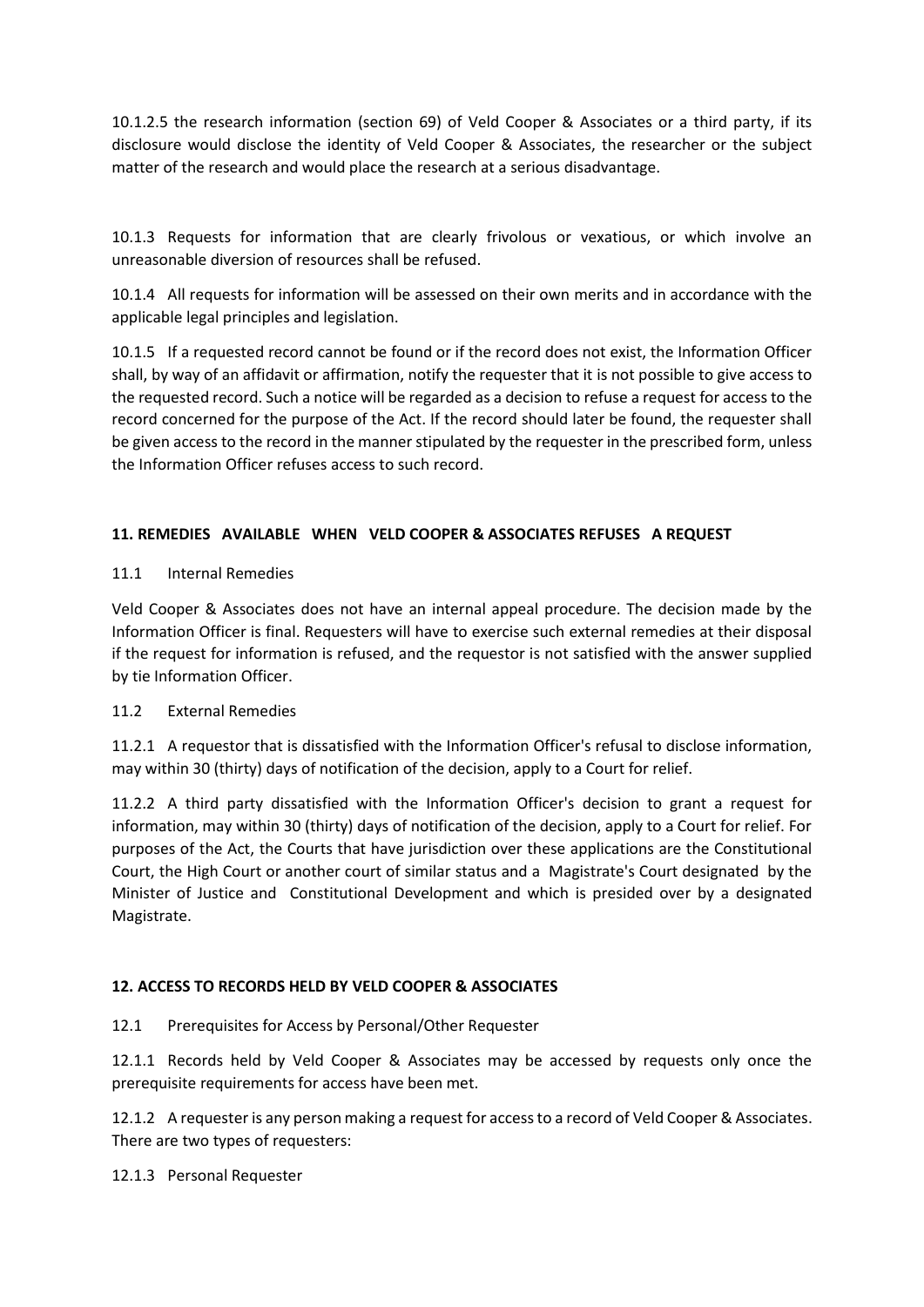12.1.3.1 A personal requester is a requester who is seeking access to a record

containing personal information about the requester.

12.1.3.2 Veld Cooper & Associates will voluntarily provide the requested information or give access to any record with regard to the requester's personal information. The prescribed fee for reproduction of the information requested will be charged.

## 12.1.4 Other Requester

12.1.4.1 This requester (other than a personal requester) is entitled to request access to information on third parties.

12.1.4.2 In considering such a request, Veld Cooper & Associates will adhere to the provisions of the Act. Section 71 requires that the Information Officer take all reasonable steps to inform a third party to whom the requested record relates of the request, informing him / her that he /she may make a written or oral representation to the Information Officer why the request should be refused or, where required, give written consent for the disclosure of the Information. Veld Cooper & Associates is not obliged to voluntarily grant access to such records. The requester must fulfil the prerequisite requirements.

## <span id="page-11-0"></span>**13. FEES**

13.1 Fees Provided by the Act

13.1.1 The Act provides for two types of fees, namely:

13.1.1.1 A request fee, which is a form of administration fee to be paid by all requesters except personal requesters, before the request is considered. The request fee is not refundable; and

13.1.1.2 An access fee, which is paid by all requesters if a request for access is granted. This fee is inclusive of costs involved by the Private Body in obtaining and preparing a record for delivery to the requester.

13.1.2 When the request is received by the Information Officer, such officer shall by notice require the requester, other than a personal requester, to pay the prescribed request fee, before further processing of the request (section 54 (1)).

13.1.3 If the search for the record has been made and the preparation of the record for disclosure, including arrangement to make it available in the requested form, requires more than the hours prescribed in the regulations for this purpose, the Information Officer shall notify the requester to pay, as a deposit, the prescribed portion of the access fee which would be payable if the request is granted.

13.1.4 The Information Officer shall withhold a record until the requester has paid the fees as indicated below.

13.1.5 A requester whose request for access to a record has been granted, must pay an access fee that is calculated to include, where applicable, the request fee, the process fee for reproduction and for search and preparation, and for any time reasonably required in excess of the prescribed hours to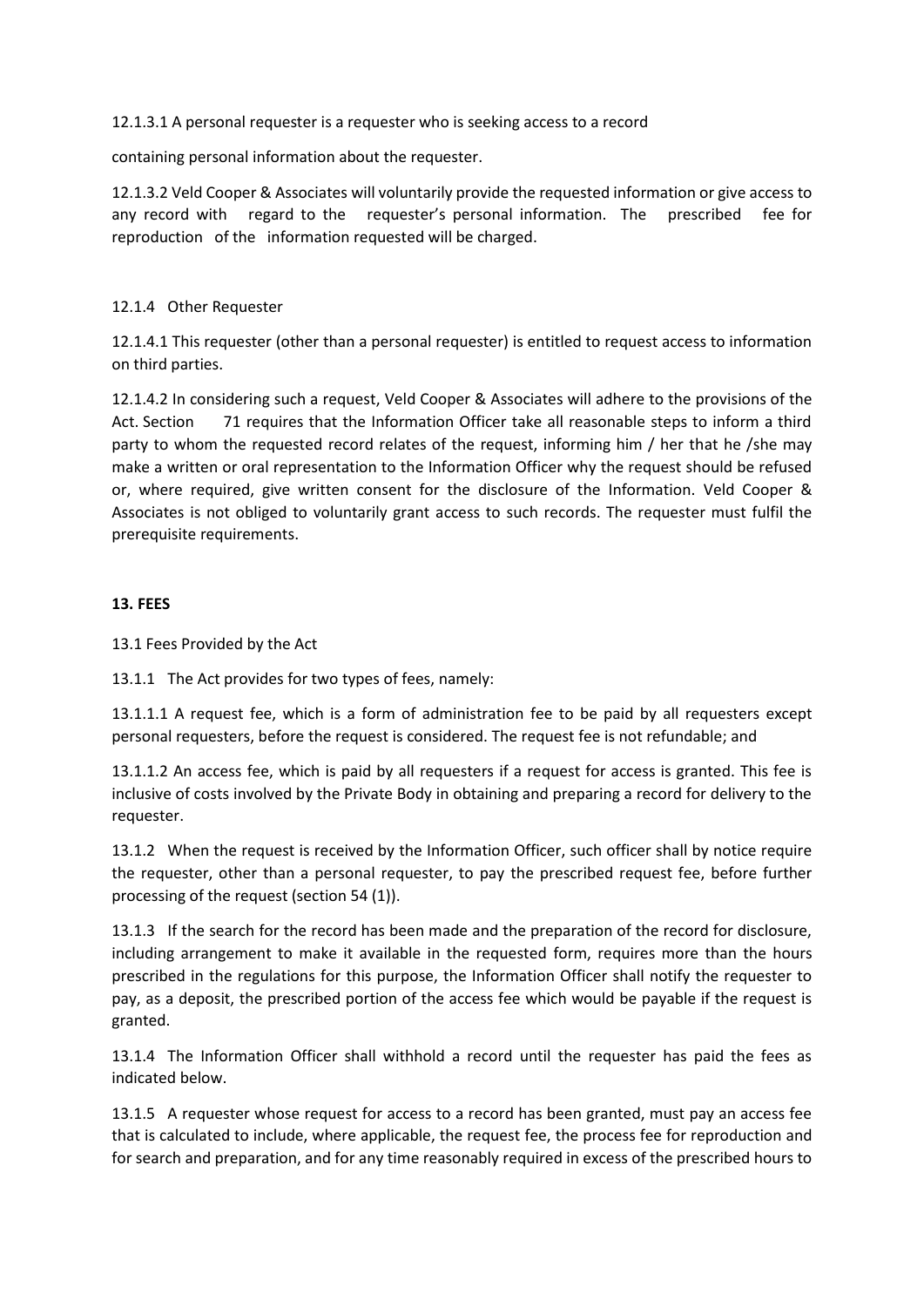search for and prepare the record for disclosure including making arrangements to make it available in the request form.

13.1.6 If a deposit has been paid in respect of a request for access, which is refused, then the Information Officer concerned must repay the deposit to the requester.

#### <span id="page-12-0"></span>**14. REPRODUCTION FEES**

14.1 Where Veld Cooper & Associates has voluntarily provided the Minister with a list of categories of records that will automatically be made available to any person requesting access thereto, the only charge that may be levied for obtaining such records, will be a fee for reproduction of the record in question.

| <b>Reproduction of Information Fees</b>                   |                     |
|-----------------------------------------------------------|---------------------|
| Information in an A-4 size page photocopy or part         | R1,10 thereof       |
| A printed copy of an A4-size page or part thereof         | R <sub>0</sub> ,75  |
| A copy in computer-readable format, for example:          |                     |
| Compact disc<br>R70,00                                    |                     |
| A transcription of visual images, in an A4-size page or   | R40,00 part thereof |
| A copy of visual images R60,00                            |                     |
| A transcription of an audio record for an A4-size page or | R20,00 part thereof |
| A copy of an audio record<br>R30,00                       |                     |

#### 14.2 Request Fees

Where a requester submits a request for access to information held by an institution on a person other than the requester himself/herself, a request fee in the amount of R50,00 is payable up-front before the institution will further process the request received.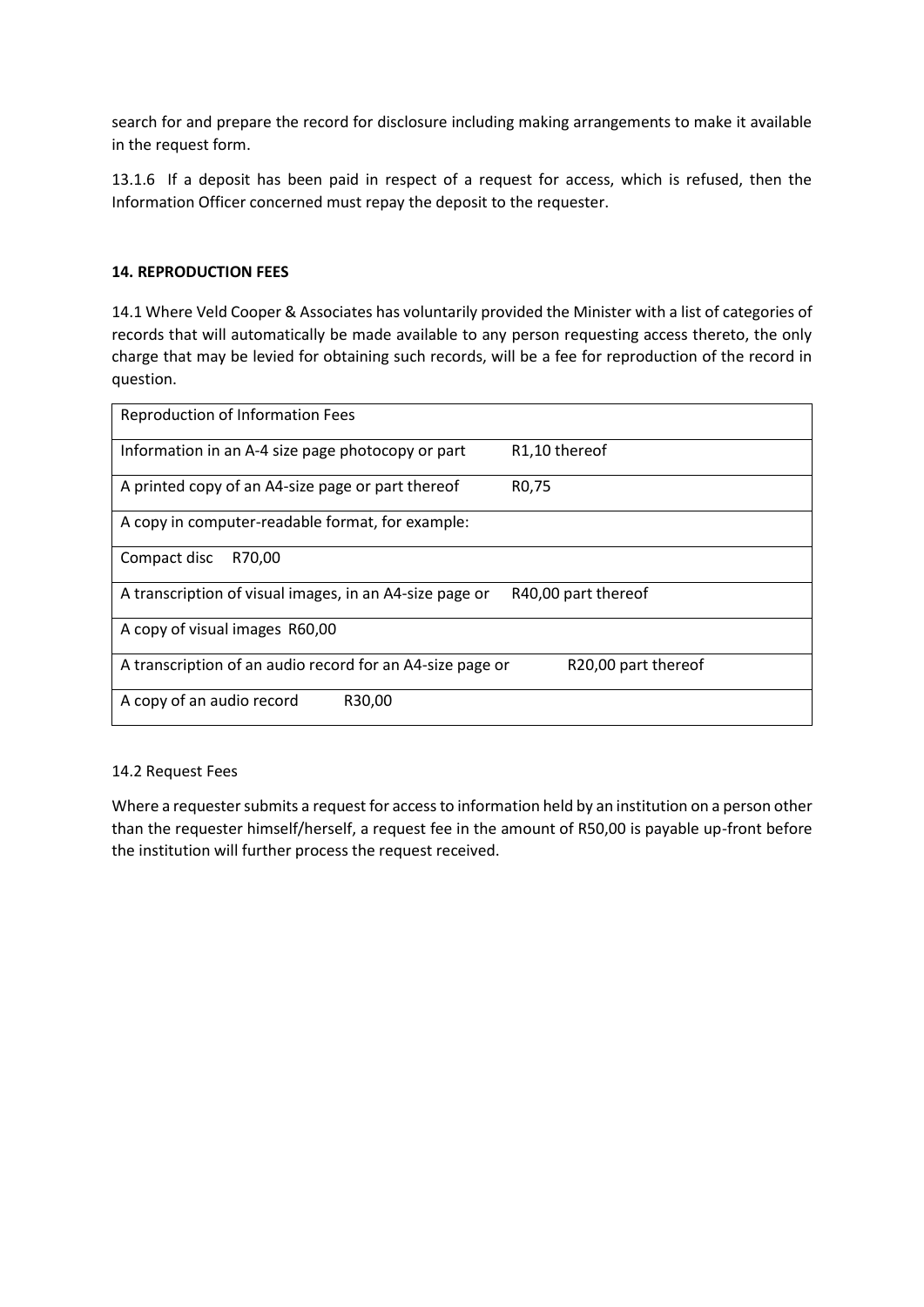### 14.3 Access Fees

14.3.1 An access fee is payable in all instances where a request for access to information is granted, except in those instances where payment of an access fee is specially excluded in terms of the Act or an exclusion is determined by the Minister in terms of Section54 (8).

16.3.2 The applicable access fees which will be payable are:

| <b>Access of Information Fees</b>                                             |                        |  |  |  |
|-------------------------------------------------------------------------------|------------------------|--|--|--|
| Information in an A-4 size page photocopy or part                             | R1,10 thereof          |  |  |  |
| A printed copy of an A4-size page or part thereof                             | R <sub>0</sub> ,75     |  |  |  |
| I A copy in computer-readable format, for example: Compact disc<br>R70.00     |                        |  |  |  |
| A transcription of visual images, in an A4-size page                          | R40,00 or part thereof |  |  |  |
| A copy of visual images R60,00                                                |                        |  |  |  |
| A search for a record that must be disclosed<br>R30,00*                       |                        |  |  |  |
| *Per hour or part of an hour reasonably required for such search.             |                        |  |  |  |
| Where a copy of a record needs to be posted the actual postal fee is payable. |                        |  |  |  |

## <span id="page-13-0"></span>**15. DECISION**

15.1 Time Allowed to Institution

15.1.1 Veld Cooper & Associates will, within 30(thirty) days of receipt of the request, decide whether to grant or decline the request and give notice with reasons (if required) to that effect.

15.1.2 The 30 (thirty) day period within which Veld Cooper & Associates has to decide whether to grant or refuse the request, may be extended for a further period of not more than thirty days if the request is for a large number of information, or the request requires a search for information held at another office of Veld Cooper & Associates and the information cannot reasonably be obtained within the original 30 (thirty) day period.

15.1.3 Veld Cooper & Associates will notify the requester in writing should an extension be sought.

#### <span id="page-13-1"></span>**16. AVAILABILITY AND UPDATING OF THE PAIA MANUAL**

16.1 Regulation Number R.187 of 15 February 2002

16.1.1 This PAIA Manual is made available in terms of Regulation Number R.187 of 15 February 2002. Veld Cooper & Associates will update this PAIA Manual at such intervals as may be deemed necessary.

16.1.2 This PAIA Manual of Veld Cooper & Associates is available to view at its premises as noted in the clauses.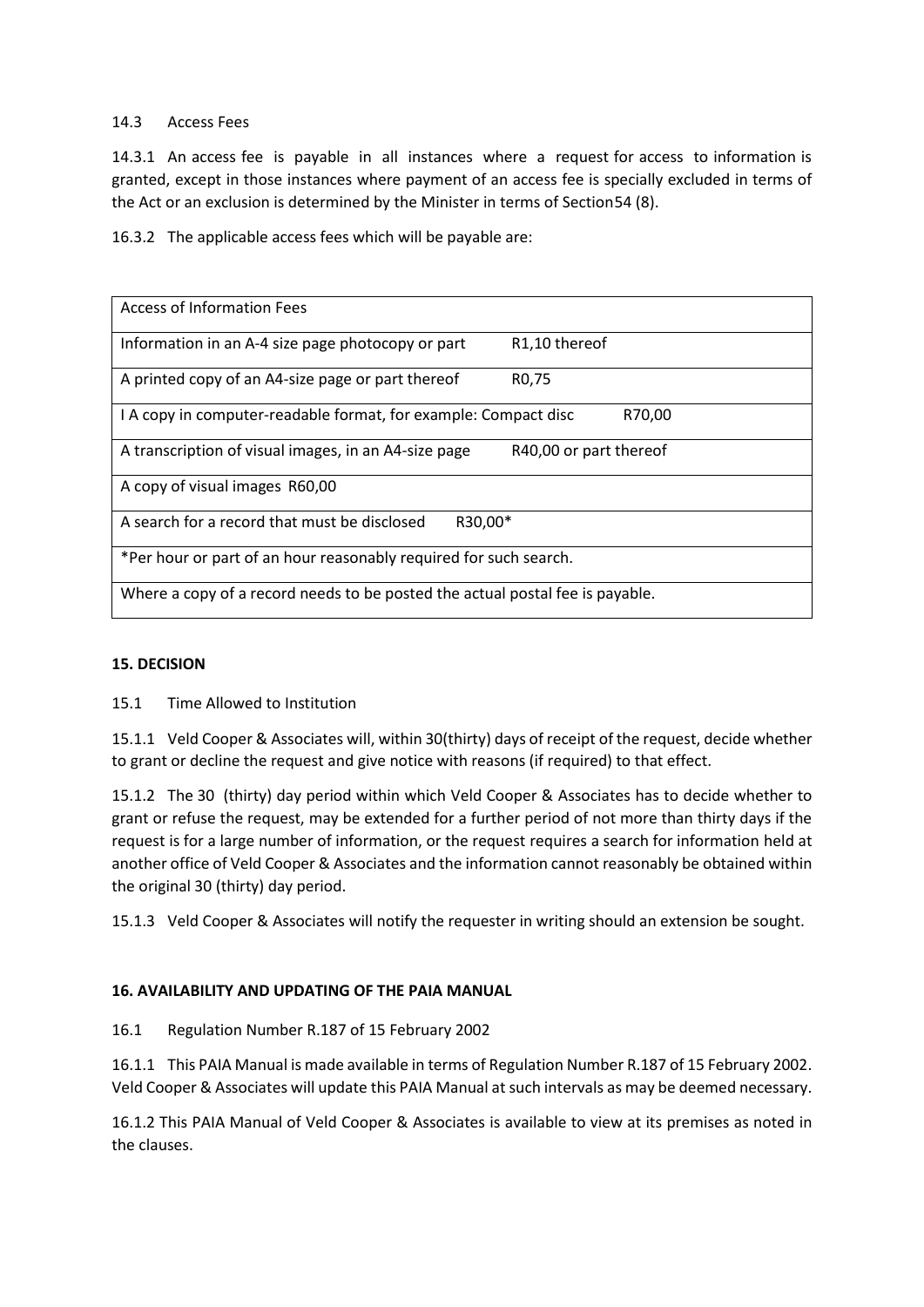#### <span id="page-14-0"></span>**17. REQUEST FOR ACCESS TO RECORD OF PRIVATE BODY**

17.1 In order to facilitate the PAIA request for information, Veld Cooper & Associates require particulars of person requesting access to the record as noted below:

(a) The particulars of the person who requests access to the record must be given

below.

(b) The address and/or fax number in the Republic to which the information is to

be sent must be given.

(c) Proof of the capacity in which the request is made, if applicable, must be

attached.

FULL NAMES AND SURNAME:

IDENTITY NUMBER:

POSTAL ADDRESS:

FAX NUMBER:

TELEPHONE NUMBER:

E-MAIL ADDRESS:

Capacity in which request is made, when made on behalf of another person:

17.2 Particulars of person on whose behalf request is made

This section must be completed ONLY if a request for information is made on behalf of another person. Proof is required for authority in the form of a letter of authorisation from the person on whose behalf the request is made and a certified copy of the identification of the requester and the person on whose behalf the request is made is required.

FULL NAMES AND SURNAME:

IDENTITY NUMBER:

#### 17.3 Particulars of record

(a) Provide full particulars of the record to which access is requested, including the reference number if that is known to you, to enable the record to be located.

(b) If the provided space is inadequate, please continue a separate folio and attach it to this document.

1 Description of record or relevant part of the record:

- 2 Reference number, if available:
- 3 Any further particulars of record:
- 17.4. Fees
- (a) A request for access to a record, other than a record containing personal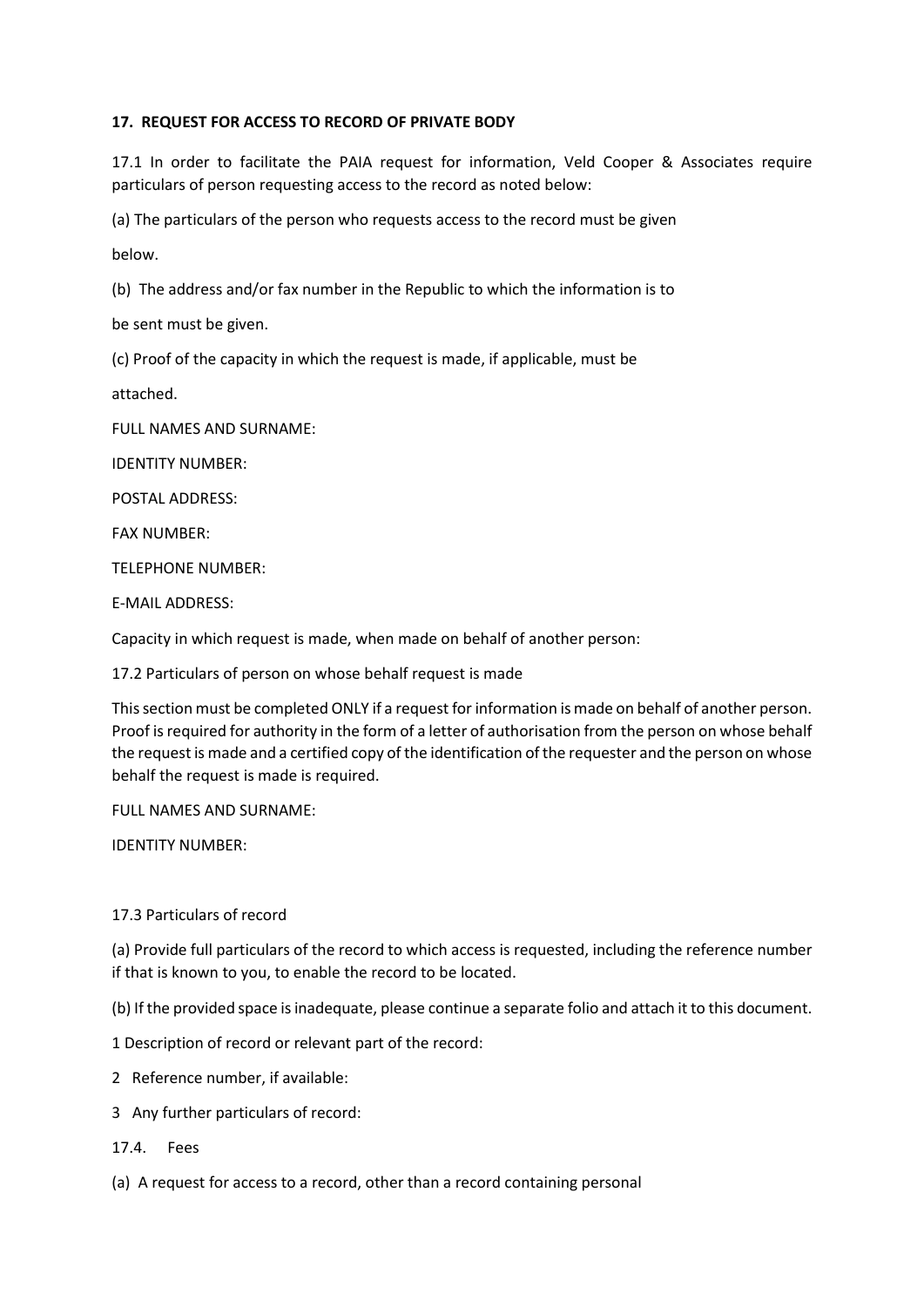information about yourself, will be processed only after a request fee has been paid.

(b) You will be notified of the amount required to be paid as the request fee.

(c) The fee payable for access to a record depends on the form in which access is required and the reasonable time required to search for and prepare a record.

(d) If you qualify for exemption of the payment of any fee, please state the reason for exemption.

(e) Reason for exemption from payment of fees:

17.5 Particulars of right to be exercised or protected

If the provided space is inadequate, please continue a separate folio and attach it to this document. The requester must sign all the additional folios.

1. Indicate which right is to be exercised or protected:

2. Explain why the record requested is required for the exercise or protection of the right: